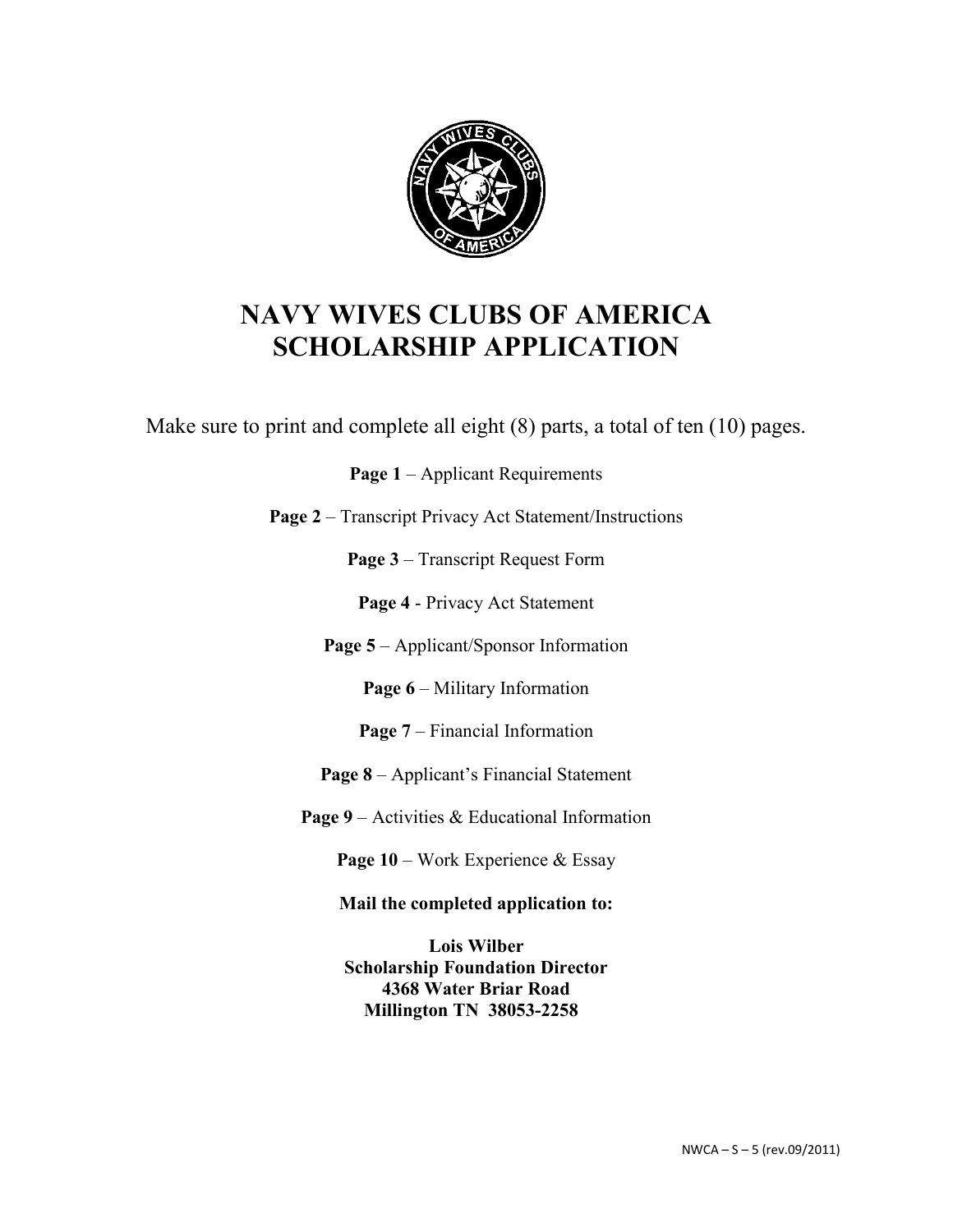

# **NWCA SCHOLARSHIP APPLICANT REQUIREMENTS**

#### **ELIGIBILITY:**

**Sons/daughters** of **ENLISTED** members of the Navy, Marine Corps, and Coast Guard on active duty, retired with pay, or deceased. **Applicants must have a valid Dependent I.D. Card (United States Uniformed Services Identification & Privilege Card) .** Applicants should show basis of need for financial assistance, have a scholastic standing of at least a 2.5 grade point average (GPA), and be a graduate of an accredited High School or it's equivalent or will qualify for graduation prior to beginning eligibility for assistance.

Four initial awards will be given for freshmen students with continuation not to exceed three more years. Undergraduate students may apply for four upperclassmen awards and any vacancies that occur in the renewal grants. Special scholarships are given to two medical students, one student majoring in special education and four awards to children of NWCA members. A total of thirty (30) grants will be awarded annually.

#### **ADDITIONAL INFORMATION:**

Applicants must have applied for admission to an accredited school. They are responsible for ensuring that all requirements are complete, including but not limited to, the High School and College Transcript Request, receipt of the **official school transcript** by the scholarship officers, the Privacy Act Statement sheet, and the **essay** requested in Part VIII. **The application must be signed by the applicant and a parent, stepparent or legal guardian. Applicants must submit a copy (front and back) of a valid Dependent I.D. Card (United States Uniformed Services Identification & Privilege Card).** 

Part III: the **Financial Information** on the application must be completed **including the amount of tuition, room and board and fees.** 

**If any requirement is not met or the application is not complete in all sections, the application will be disqualified.** 

### **Deadline is March 31st**

**MAIL TO: Lois Wilber Scholarship Foundation Director 4368 Water Briar Road Millington TN 38053-2258**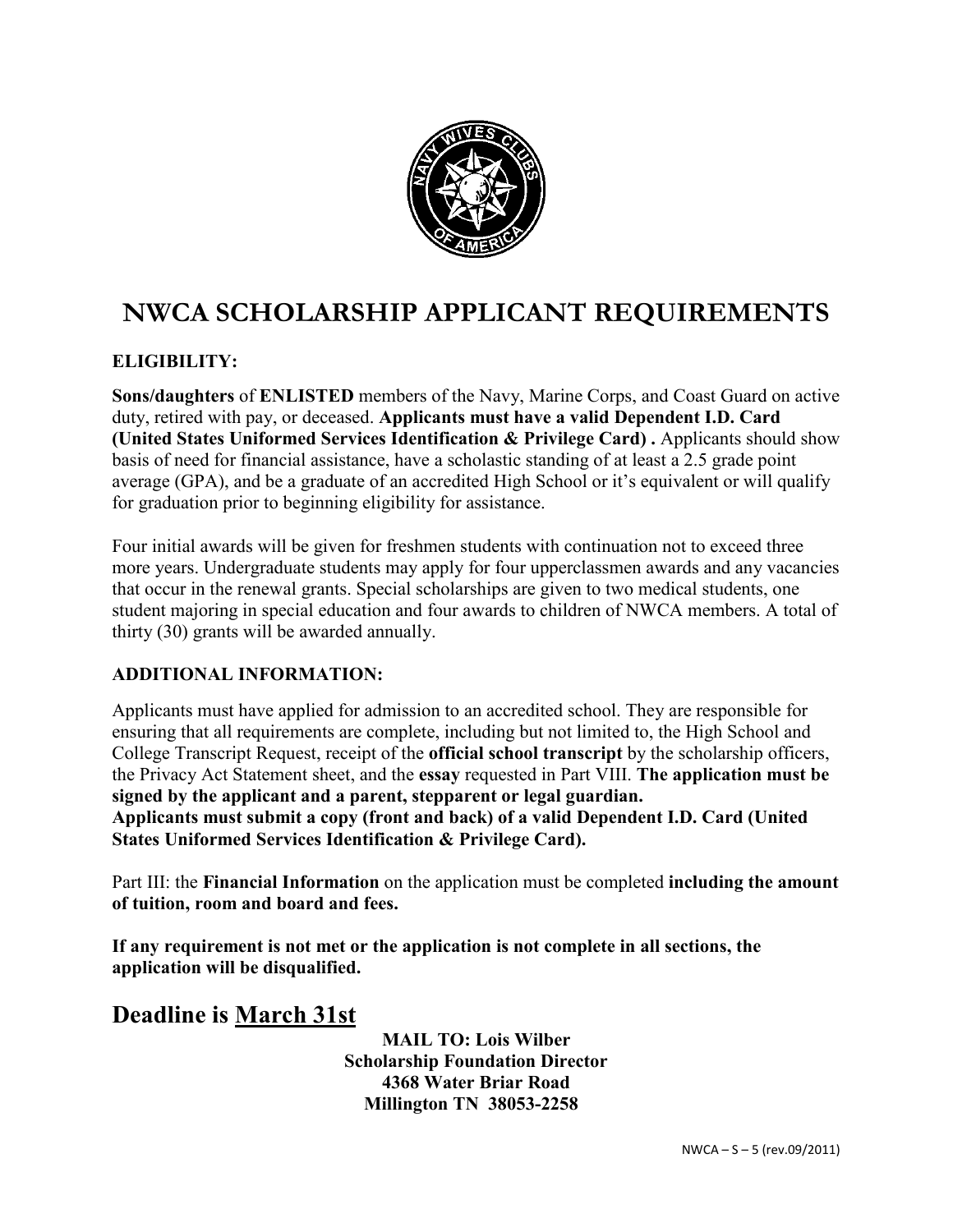### **HIGH SCHOOL AND COLLEGE TRANSCRIPT REQUEST**

## **PRIVACY ACT STATEMENT**

Authority to request this information is derived from 5 United States Code 301, Departmental Regulations. Purpose of the request is to obtain information about academic performance of the applicant and will be used by the scholarship committee to evaluate applicant's academic achievement. Applicant must authorize release of transcript data; failure to do so may result in delay, improper processing, or disqualification of the applicant.

The below named high school/college has my permission to release my official transcript to the scholarship sponsor given below.

> $\mathcal{L}_\mathcal{L}$  , and the set of the set of the set of the set of the set of the set of the set of the set of the set of the set of the set of the set of the set of the set of the set of the set of the set of the set of th **(Signature of Student)**

### **INSTRUCTIONS**

High School/College officials are requested to complete this form, attach a copy of the student's official transcript, including grades achieved, and forward to the below listed individual. Transcripts must be received by the scholarship committee on/before **MARCH 31ST.** 

**Send Transcripts to:**

**Lois Wilber Scholarship Foundation Director 4368 Water Briar Road Millington TN 38053-2258**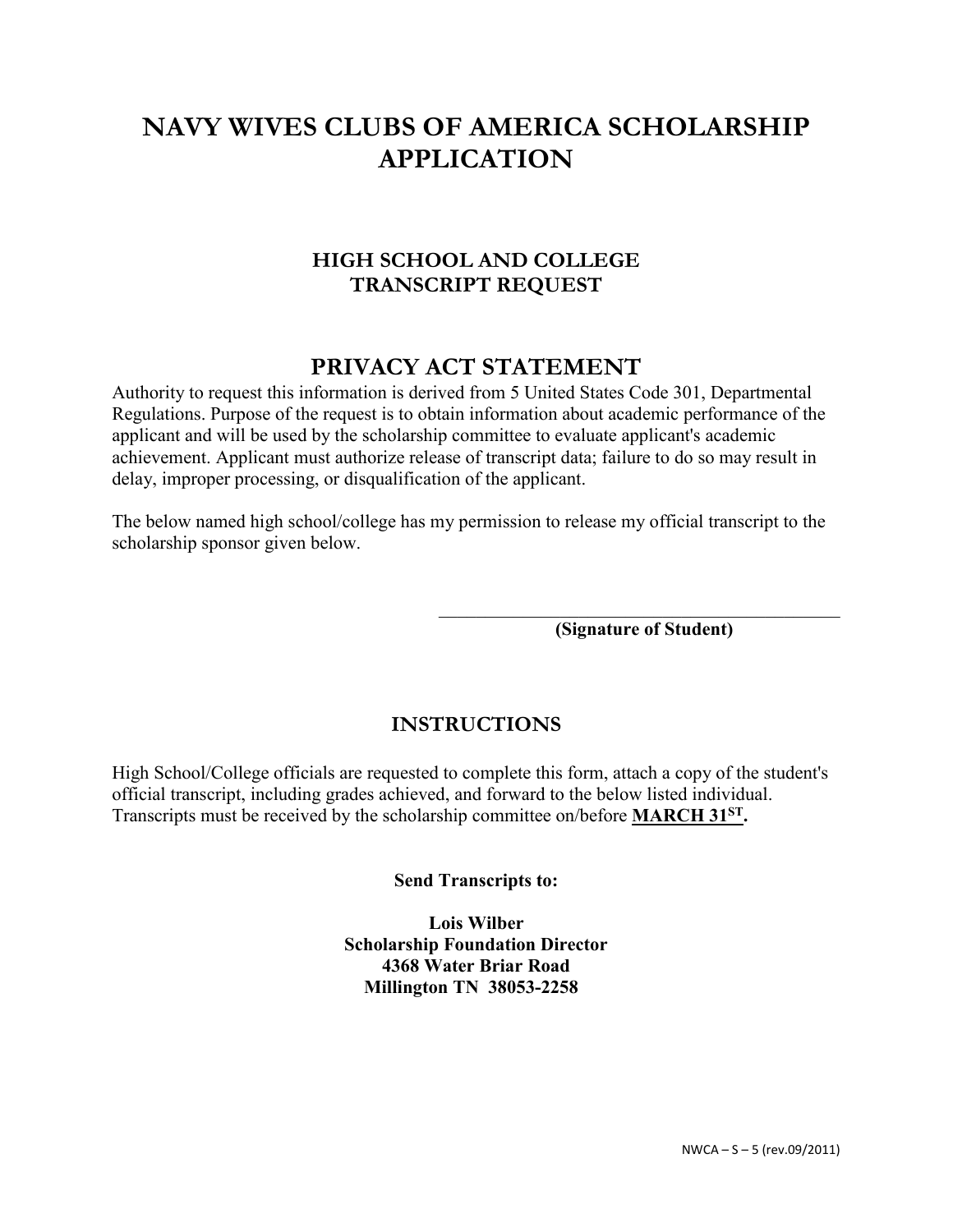|  |  | Provide the following information even if given on the transcript: |
|--|--|--------------------------------------------------------------------|
|  |  |                                                                    |

| <b>Student's Address:</b>                                         |                                                                                                                                                                |        |
|-------------------------------------------------------------------|----------------------------------------------------------------------------------------------------------------------------------------------------------------|--------|
|                                                                   |                                                                                                                                                                |        |
|                                                                   |                                                                                                                                                                |        |
| Name and address of high school or college:                       |                                                                                                                                                                |        |
|                                                                   |                                                                                                                                                                |        |
|                                                                   |                                                                                                                                                                |        |
|                                                                   |                                                                                                                                                                |        |
|                                                                   |                                                                                                                                                                |        |
|                                                                   | Cumulative grade point average: ______ (circle whichever is applicable: High School / College)                                                                 |        |
|                                                                   | <b>College Entrance Test Scores (use CEEB/SAT or ACT scores only)</b>                                                                                          |        |
|                                                                   | CEEB/SAT Verbal: CEEB/SAT Math: Date of test:                                                                                                                  |        |
|                                                                   |                                                                                                                                                                |        |
|                                                                   | High School Class Size: High School Class Rank:<br>(These must be completed and may be based on the most recent information available if final results are not |        |
| completed. If ranks are not used, percentages must be estimated.) |                                                                                                                                                                |        |
|                                                                   | Remarks by counselors or teachers that may be beneficial to scholarship committee:                                                                             |        |
|                                                                   |                                                                                                                                                                |        |
|                                                                   |                                                                                                                                                                |        |
|                                                                   |                                                                                                                                                                |        |
|                                                                   |                                                                                                                                                                |        |
| <b>Typed Name of School Official:</b>                             |                                                                                                                                                                | Title: |
|                                                                   |                                                                                                                                                                |        |
| <b>Signature of School Official:</b>                              | Date:                                                                                                                                                          |        |

## **OFFICIAL COPY OF TRANSCRIPT MUST BE ATTACHED**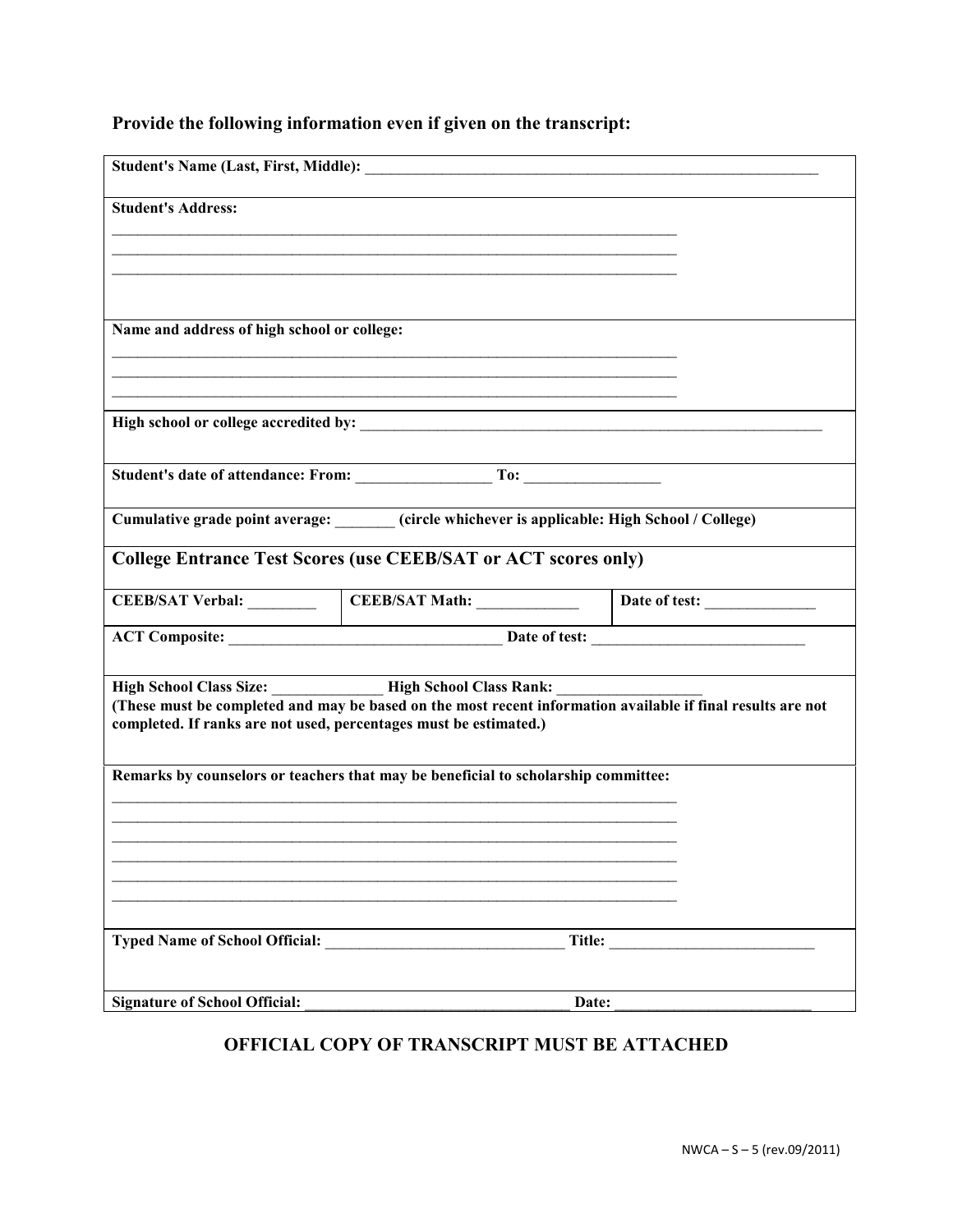### **PRIVACY ACT STATEMENT**

Authority to request this information is derived from 5 United States Code 301, Departmental Regulations. The purpose of the information is to apply for educational financial assistance through The Scholarship Foundation of the Navy Wives Clubs of America. Information provided will be used to assess scholastic achievement and to evaluate the need for financial assistance. Completion of this form is mandatory. Failure to provide required information may result in disqualification from participation in this program.

#### **APPLICANT'S NAME: \_\_\_\_\_\_\_\_\_\_\_\_\_\_\_\_\_\_\_\_\_\_\_\_\_\_\_\_\_\_\_\_\_\_\_\_\_\_\_\_\_**

1. The entries on this application form must be complete, accurate and legible. They must be typewritten or printed in black ink. When boxes are provided for answers, ensure that only one letter or number is written in each box.

2. Instructions for each box are printed beside the box. Read all instructions carefully before attempting to answer. Ensure that all answers are accurate. As used in this application form, the term "Sponsor" refers to the parent, stepparent or legal guardian through whose military service your eligibility for this program is claimed.

3. Ensure that the information you enter about your Sponsor describes accurately his or her latest status. For example, if the Sponsor is on active duty, the information must describe his/her current affiliation, status, etc. If he or she is retired or deceased, the affiliation, status, etc., must be that which pertained at the time of his/her retirement or death.

4. Review the form for completeness and all answers for correctness.

5. Sign the application form and ensure that it is also signed by your parent, stepparent, or guardian.

6. Fill in all the blocks. If none or not applicable, so state.

## **DEADLINE IS March 31st**

7. Mail Completed Application to:

**Lois Wilber Scholarship Foundation Director 4368 Water Briar Road Millington TN 38053-2258**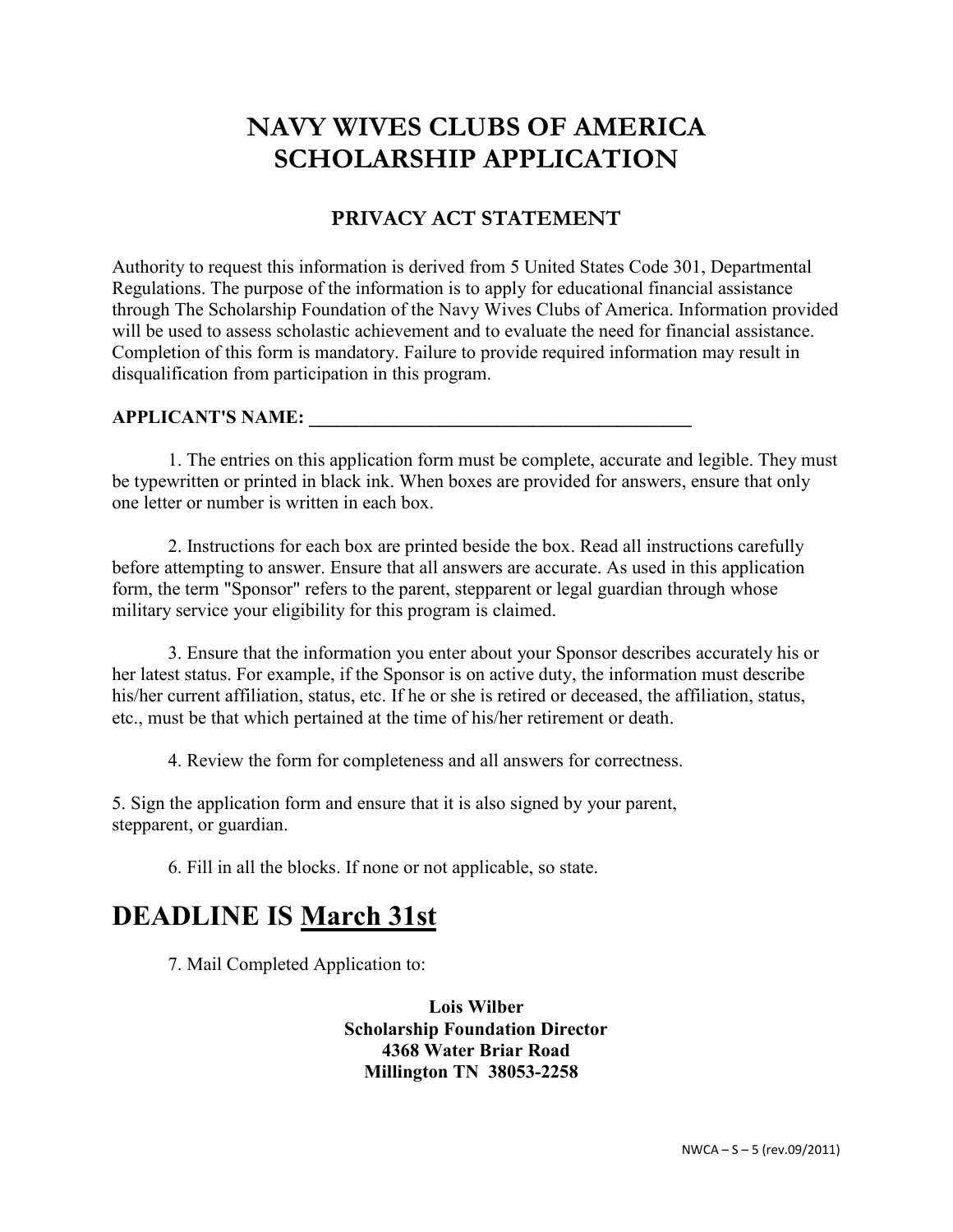### **NAVY WIVES CLUBS OF AMERICA SCHOLARSHIP APPLICATION PART I: APPLICANT INFORMATION** Applicant Name (Last, First, MI): *Social Security Number:* **Social Security Number:**  $\mathcal{L}_\text{max}$  , where  $\mathcal{L}_\text{max}$  , we have the set of  $\mathcal{L}_\text{max}$ **Address:**   $\mathcal{L}_\text{max}$  , and the contribution of the contribution of the contribution of the contribution of the contribution of the contribution of the contribution of the contribution of the contribution of the contribution of t  $\mathcal{L}_\text{max}$  , and the contribution of the contribution of the contribution of the contribution of the contribution of the contribution of the contribution of the contribution of the contribution of the contribution of t **Email address: Home Phone:** \_\_\_\_\_\_\_\_\_\_\_ **School Phone: Cell Phone:** \_\_\_\_\_\_\_\_\_\_\_\_  $\frac{1}{2}$ **Sex: \_\_\_ Applicant's Marital Age & Date of Birth: Status:**   $\frac{1}{2}$  $\frac{1}{2}$ **PART I I: SPONSOR INFORMATION Name of Sponsor (Last, First, MI):**  \_\_\_\_\_\_\_\_\_\_\_\_\_\_\_\_\_\_\_\_\_\_\_\_\_\_\_\_\_\_\_\_\_\_\_ **If applicable: Parent's Name & Club #:**  \_\_\_\_\_\_\_\_\_\_\_\_\_\_\_\_\_\_\_\_\_\_\_\_\_\_\_\_\_\_\_\_\_\_\_ **Address of Sponsor (Number & Street, City, State, Zip):**   $\mathcal{L}_\text{max}$  , and the contract of the contract of the contract of the contract of the contract of the contract of  $\mathcal{L}_\text{max}$  , and the contract of the contract of the contract of the contract of the contract of the contract of  $\mathcal{L}_\text{max}$  , and the contract of the contract of the contract of the contract of the contract of the contract of **Last Rank, Rate, or Grade Field:**   $\mathcal{L}_\text{max}$  , and the set of the set of the set of the set of the set of the set of the set of the set of the set of the set of the set of the set of the set of the set of the set of the set of the set of the set of the **Social Security Number:**   $\mathcal{L}=\mathcal{L}$ **Enlisted Rating:**   $\frac{1}{2}$  ,  $\frac{1}{2}$  ,  $\frac{1}{2}$  ,  $\frac{1}{2}$  ,  $\frac{1}{2}$  ,  $\frac{1}{2}$  ,  $\frac{1}{2}$  ,  $\frac{1}{2}$  ,  $\frac{1}{2}$ **Name and Address of Current Duty Station or Reserve Unit:**   $\mathcal{L}_\text{max}$  , and the contract of the contract of the contract of the contract of the contract of the contract of  $\mathcal{L}_\text{max}$  , and the contract of the contract of the contract of the contract of the contract of the contract of  $\mathcal{L}_\text{max}$  , and the contribution of the contribution of the contribution of the contribution of the contribution of the contribution of the contribution of the contribution of the contribution of the contribution of t **Date of Discharge/Retirement:**   $\mathcal{L}_\text{max}$  , where  $\mathcal{L}_\text{max}$  , we have the set of  $\mathcal{L}_\text{max}$ **Number of Years on Active Duty:**   $\frac{1}{2}$ **If Deceased, Give Date:**  \_\_\_\_\_\_\_\_\_\_\_\_\_\_\_\_\_\_\_\_\_\_ Relationship of Sponsor to Applicant: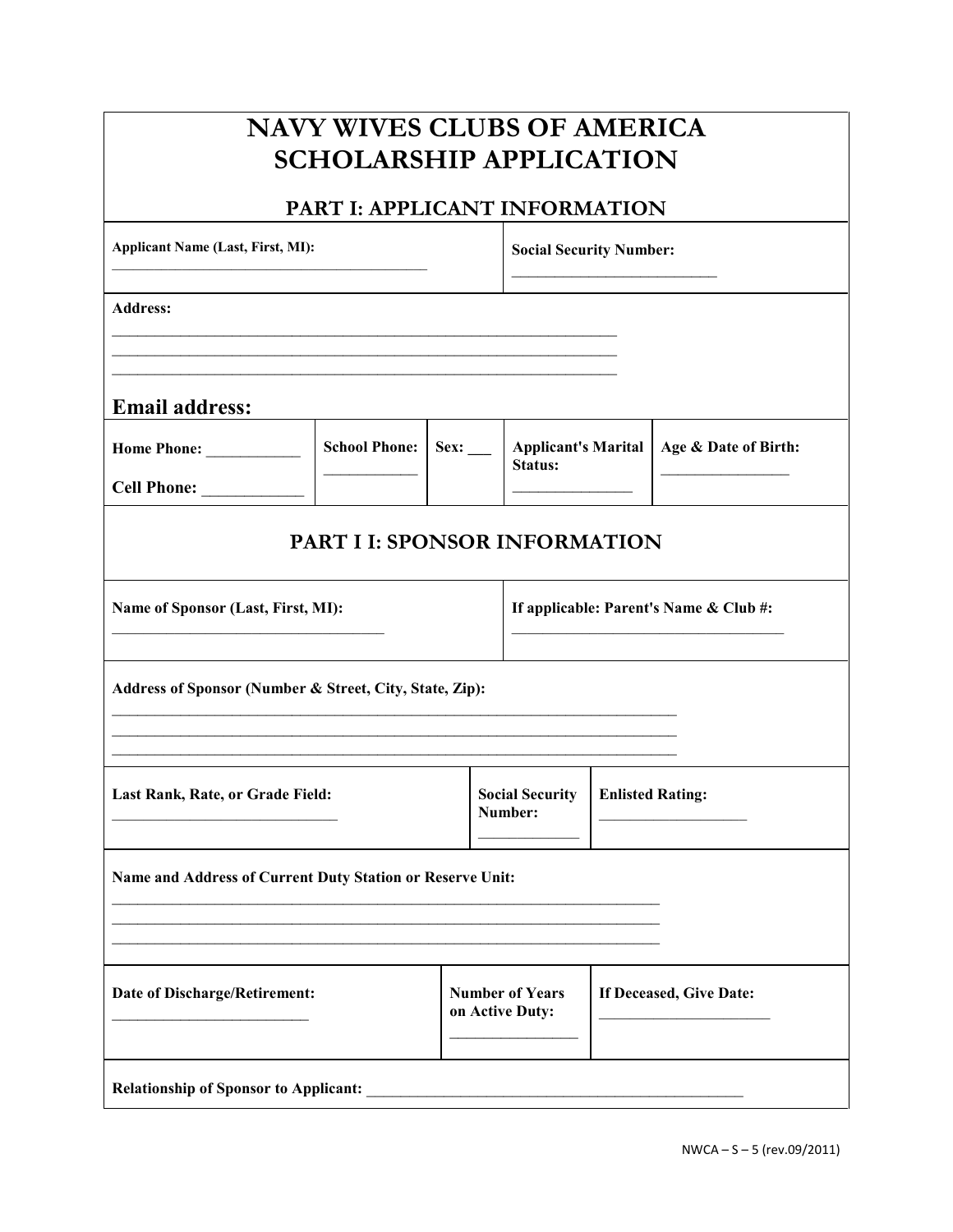# **MILITARY INFORMATION**

**You are eligible to apply for the NWCA Scholarship Foundation Program only if your sponsor possesses ENLISTED military service. Information regarding sponsor must accurately reflect current status, or, if retired, the status at the time of retirement or death. (Please Circle response) A. SPONSOR**   $L =$ Living  $D = Decesed$ **B. MILITARY SERVICE AFFILIATION**   $N = N$ avy  $M =$ Marine Corps  $G =$ Coast Guard **C. MILITARY AFFILIATION OF SPONSOR**  $R =$ Regular  $S =$  Reserve (on active duty currently or at time of retirement or death)  $I =$  Reserve (not on active duty currently or at time of retirement or death) **D. APPLICANT'S ACADEMIC LEVEL**   $H = High school graduate or currently high school$ student expecting to attend college full-time next fall semester.  $C =$  Currently enrolled in undergraduate college and expecting to continue in full-time undergraduate program next fall semester.  $G =$  College graduate or college senior expecting to be full-time graduate student next fall semester. **E. MILITARY STATUS OF SPONSOR**  1. Active Duty (Regular or Reserve) currently or at time of death. 2. Affiliated with Reserve (but not on active duty or retired) currently or at time of death in a reserve program and participating actively. 3. Same as 2.except not participating actively in a Reserve Program. 4. Retired (Regular, Reserve, Fleet Reserve) currently or at time of death and receiving retired or retainer pay. 5. Retired except that the sponsor is/was not receiving retired or retainer pay but has/had entitlement to receive pay at age 60. 6. Retired except that the sponsor has/had no pay entitlement now or at age 60.

**Applicants must submit a copy (front and back) of a valid Dependants I.D. card (United States Uniformed Services Identification & Privilege Card).**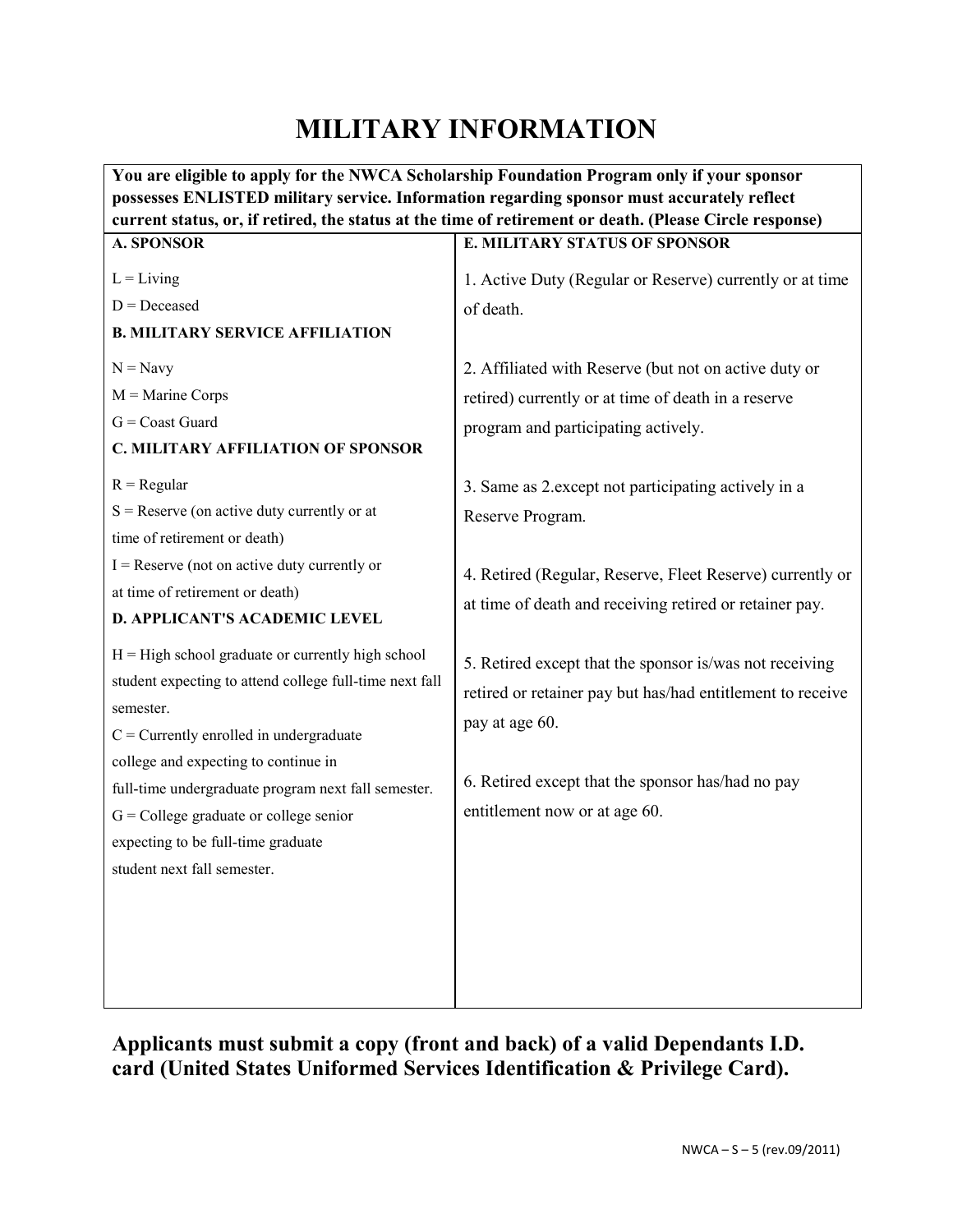### **PART I I I: FINANCIAL INFORMATION**

| Occupation, if other than military service:                                                                                  | <b>Sponsor's Spouse's Name:</b>                                                                           |  |  |
|------------------------------------------------------------------------------------------------------------------------------|-----------------------------------------------------------------------------------------------------------|--|--|
| <b>Social Security Number (Head of Family):</b>                                                                              | <b>Sponsor's Spouse's Occupation:</b>                                                                     |  |  |
| <b>Address if Different from Sponsor:</b>                                                                                    |                                                                                                           |  |  |
|                                                                                                                              |                                                                                                           |  |  |
|                                                                                                                              |                                                                                                           |  |  |
| <b>Gross Family Income Earned Last Year</b><br>(all sources): $\frac{1}{2}$                                                  | Net Family Income Last Year<br>(all sources): $\mathcal{S}$                                               |  |  |
| Anticipated Gross Family Income Earned This Year (all sources): \$                                                           |                                                                                                           |  |  |
| <b>Income Earned from Investments: \$</b>                                                                                    |                                                                                                           |  |  |
| Savings: $\frac{\text{S}}{\text{S}}$                                                                                         |                                                                                                           |  |  |
| Value of Real Estate: \$                                                                                                     |                                                                                                           |  |  |
| <b>Outstanding Debts, Including Mortgage</b><br>(Detail Information i.e., car payments, utilities, loan, credit card, etc.): |                                                                                                           |  |  |
|                                                                                                                              |                                                                                                           |  |  |
| <b>Number of Children in Family:</b>                                                                                         | <b>Number of Children in College:</b>                                                                     |  |  |
| paper if needed)                                                                                                             | List Amount of Tuition, Room and Board, and Other Fees for each College Student: (Use additional sheet of |  |  |
|                                                                                                                              |                                                                                                           |  |  |
| <b>College Level Applicant Entering:</b>                                                                                     |                                                                                                           |  |  |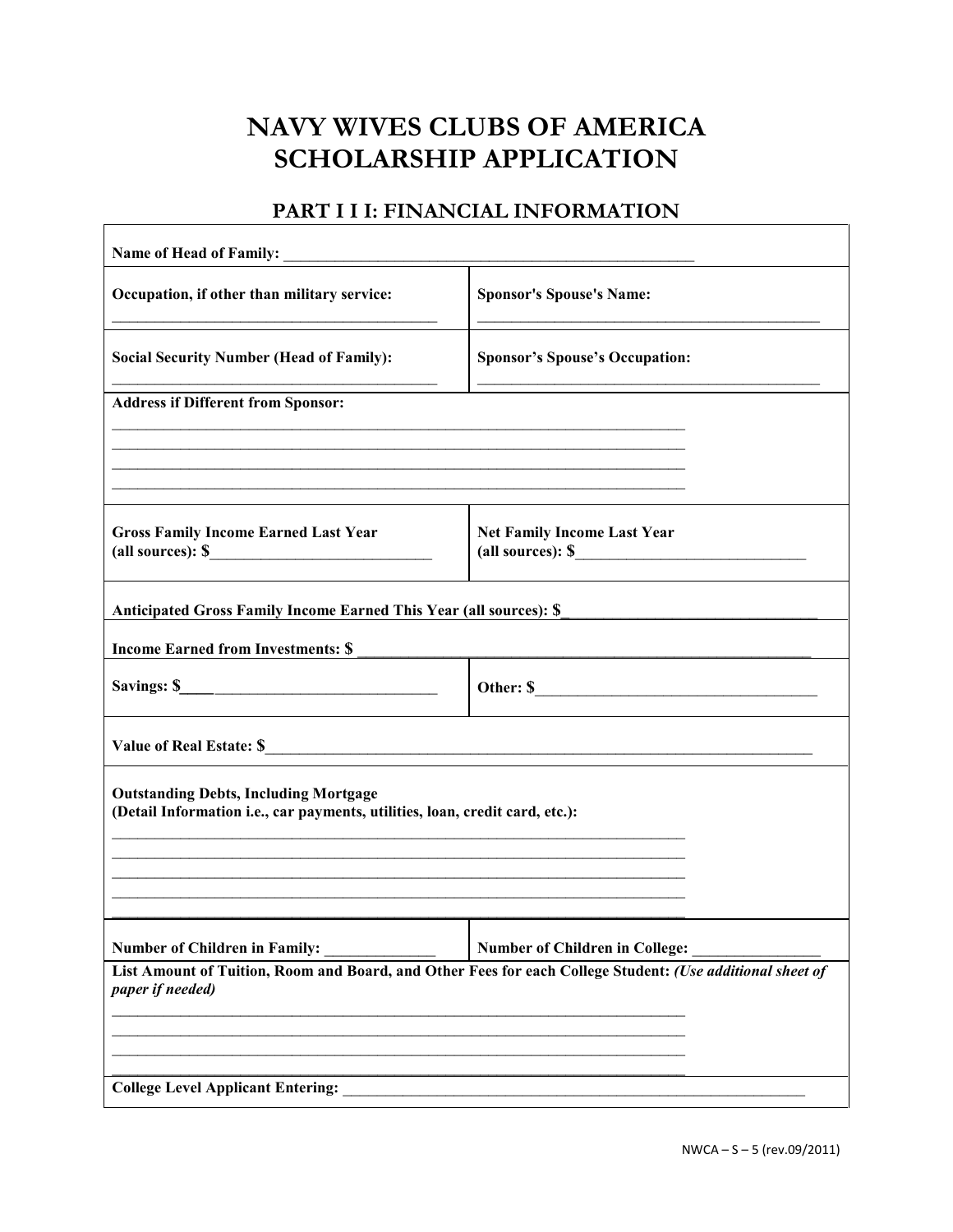### **APPLICANT'S FINANCIAL STATEMENT** *Funds which will be available for full school term (September - June)*

| Aid from Parent or Guardian (Annual Total): \$                                                              |                                  |                                                                                                                                                                                       |                                                |
|-------------------------------------------------------------------------------------------------------------|----------------------------------|---------------------------------------------------------------------------------------------------------------------------------------------------------------------------------------|------------------------------------------------|
| Educational<br><b>Resources</b><br>Received/Awarded<br>for<br><b>Next Year</b>                              | <b>Veteran's Benefits:</b><br>\$ | <b>Social Security:</b><br>$\int$                                                                                                                                                     | <b>Applicant's Savings &amp; Income:</b><br>\$ |
| <b>Other Resources</b>                                                                                      | Loans & Source:                  | Scholarship & Source:                                                                                                                                                                 | <b>Grants &amp; Source:</b>                    |
| Total of all funds available for education during year for which application for scholarship is made:<br>\$ |                                  |                                                                                                                                                                                       |                                                |
|                                                                                                             |                                  | Additional Comments: The applicant or parent may comment briefly on any specific financial<br>circumstances which they desire to bring to the attention of the scholarship committee: |                                                |
| I certify the above information is correct to the best of my knowledge:<br>Date:                            |                                  |                                                                                                                                                                                       |                                                |
| (either parent may sign)                                                                                    |                                  |                                                                                                                                                                                       |                                                |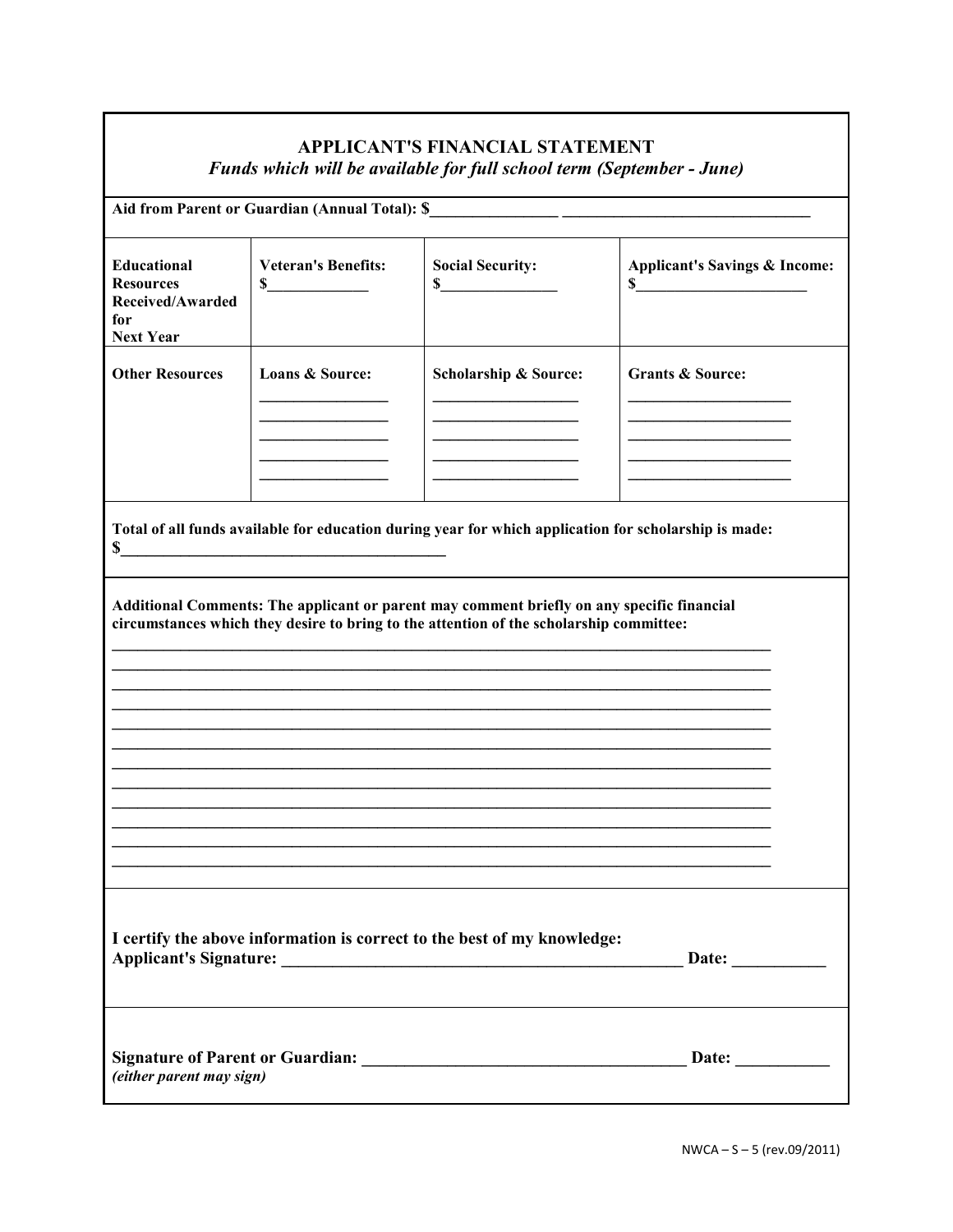#### **PART IV: ADDITIONAL INFORMATION**

Use the space below to provide any additional information you feel is pertinent to your application. (Use an extra sheet of plain paper if more space is required)

> <u> 1989 - Johann Stoff, amerikansk politiker (d. 1989)</u>

## PART V: EXTRACURRICULAR ACTIVITIES AND AWARDS (BOTH SCHOOL & COMMUNITY)

(Use extra sheet of plain paper if more space is required)

### PART VI: EDUCATIONAL INFORMATION

| Name and complete address of High School(s) attending or<br>graduated from: | Date(s) of<br>Attendance: | Graduation<br>Date: |
|-----------------------------------------------------------------------------|---------------------------|---------------------|
|                                                                             |                           |                     |
|                                                                             |                           |                     |
|                                                                             |                           |                     |